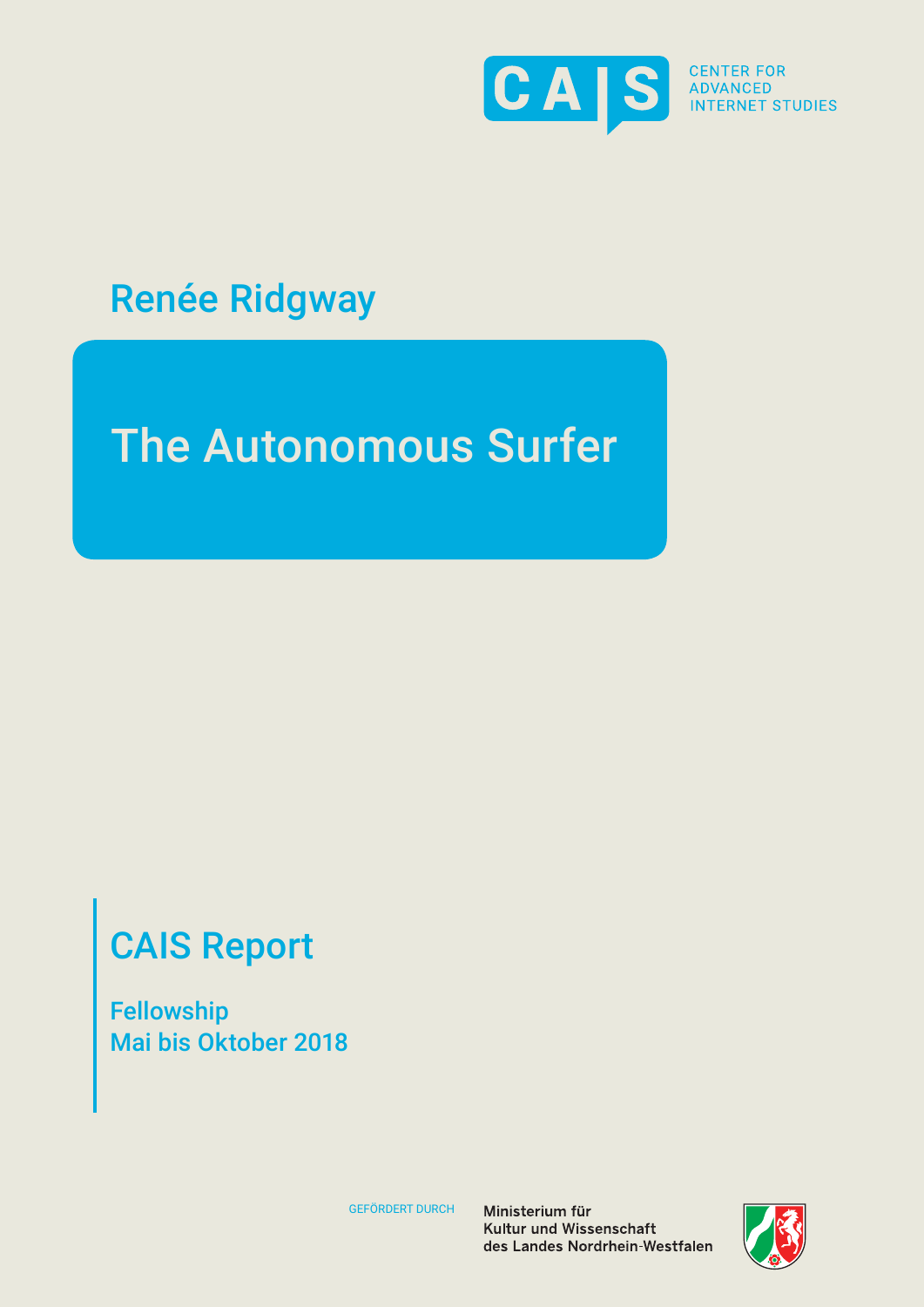### The Autonomous Surfer

#### Research Questions

*The Autonomous Surfer* endeavoured to discover the unknown unknowns of alternative search through the following research questions: What are the alternatives to Google search? What are their hidden revenue models, even if they do not collect user data? How do they deliver divergent (and qualitative) results or knowledge? What are the criteria that determine ranking and relevance? How do p2p search engines such as YaCy work? Does it deliver alternative results compared to other search engines? Is there still a movement for a larger, public index? Can there be serendipitous search, which is the ability to come across books, articles, images, information, objects, and so forth, by chance?

#### Aims and Projected Results

My PhD research investigates Google search – its early development, its technological innovation, its business model of the past 20 years and how it works now. Furthermore, I have experimented with Tor (The Onion Router) in order to find out if I could be anonymous online, and if so, would I receive divergent results from Google with the same keywords. For my fellowship at CAIS I decided to first research search engines that were incorporated into the Tor browser as default (Startpage, Disconnect) or are the default browser now (DuckDuckGo). I then researched search engines in my original CAIS proposal that I had come across in my PhD but hadn't had the time to research; some are from the *[Society of the](https://networkcultures.org/blog/publication/society-of-the-query-reader-reflections-on-web-search/) [Query Reader](https://networkcultures.org/blog/publication/society-of-the-query-reader-reflections-on-web-search/)* (2014) and others I found en route or on colleagues' suggestions. The other focus was on privacy search engines and I wanted to discover what their business model is, if it is not user data. I also wanted to research a model of the commons, which is YaCy, a p2p distributed and decentralised search engine.

In the following I will provide a few examples of alternative (and privacy) search engines. Part of my fellowship focused on discourse analysis, reading texts and articles, but I also did hands-on querying. I wanted to learn more about gathering data and the different methods for making data visualisations. I was fortunate to be accepted to attend a conference in Barcelona where I learned some tools for data visualisation (e.g. Gephi) and presented my YaCy research as a CAIS fellow. Furthermore, I also worked on two journal articles, one of which is still under review. During my fellowship, CAIS financed my event application for an *Indexathon* on October 18–19, 2018.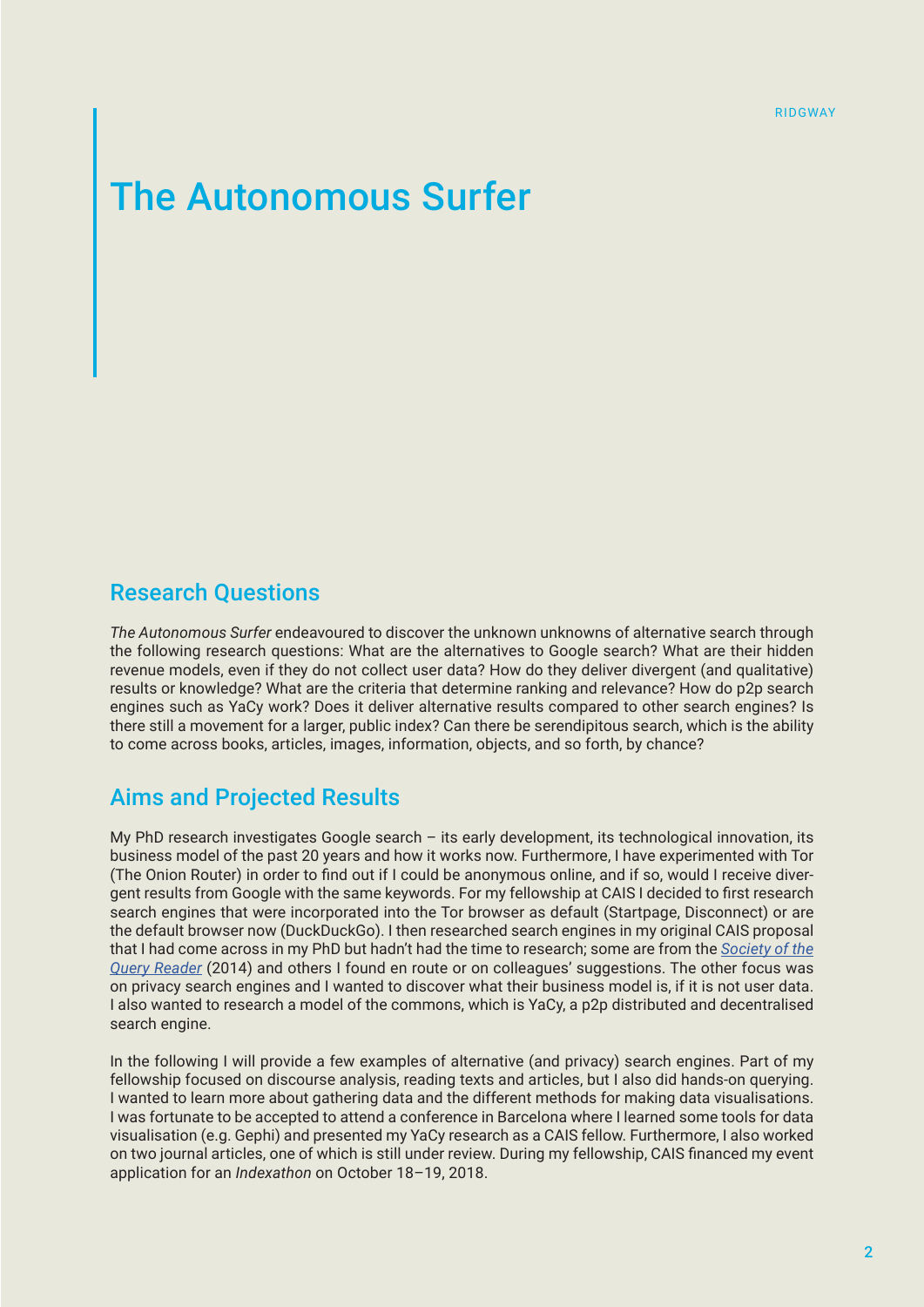#### Some Alternative Search Engines

One of my research questions was whether there was a way to search with serendipity and I began with [The Serendipity Engine,](https://www.theserendipityengine.com/) which was shown to me by Leuphana Fellow [Katrina Jungnickel.](http://katjungnickel.com/portfolio/enquiry-machine-2/) Together with Aleks Krotoski, Jungnickel made a test for users called 'Your Serendipitousness', drawn from answers to questions that fit into seven different scales. The scales are assigned 'weighting', a form of ranking that reflects importance and is based on psychological tests: Social Support, Creativity ( $x^2$  weighting), Physical Well-Being, HeadRAM (x<sup>2</sup> weighting), Attention (x<sup>2</sup> weighting), Access to Knowledge and Grit. They propose that search engines are recommendation engines and that serendipity engines would be a much messier entanglement of humans, objects, tangible and intangible things. Although serendipity is a happy accident on the one hand, it also requires having the sagacity to recognize the wisdom or insight, along with knowing what to do with it.

[Hyphe](http://tools.medialab.sciences-po.fr/) is developed by a group of researchers at SciencesPo médialab in Paris, France. Hyphe is a web corpus curation tool featuring a research-driven web crawler that builds a web corpus based on and organised by the web user. It works with 'web entities' that determine how web pages are grouped by URL (Uniform Resource Locator). With its flexible and dynamic memory structure it allows the user to change the definition of the web entity's boundaries. After playing around with the [Hyphe Demo Tool](http://hyphe.medialab.sciences-po.fr/demo/#/login), I decided I would like to experiment more and potentially create a research project around using it.

[Wolfram Alpha](https://www.wolframalpha.com/) is a 'computational knowledge engine' or 'answer engine' that does not return search results as a list of documents that might answer the query but attempts to answer the query itself from its own archive of 'curated data'. Bing, DuckDuckGo and other engines use Wolfram Alpha along with Apple's Siri, SVoice by Samsung and the speech recognition software for Android's Iris and Blackberry.

#### Privacy Search Engines: Revenue Models

Dirk Lewandowski's recent [overview](http://searchstudies.org/wp-content/uploads/2018/04/haw_suchmaschinen-grafik.pdf) of the history of search engines gives a timeline of search engines, along with events, updates and technological innovations that have affected their development. However, it does not discuss business models and therefore I wanted to find out how search engines earn revenue, if there are different models that provide free services for data (as with Google). Ultimately, I would like to publish an article that describes these business models, their intricacies and differences.

One search engine advertising privacy the last years is **DuckDuckGo** that has gained ground on Google, because many users can now (since 2015) choose it as their default search engine for commercial services (smartphones and computer browsers such as Safari and Firefox). It is still the default search engine for the Tor (The Onion Router) Browser that enables anonymity online. According to Gennaro, DuckDuckGo fuses proprietary crawlers with APIs from websites, making it a 'hybrid' engine (2018a, 2018b). DuckDuckGo also offers suggestions when users type in queries, has a range of filter settings and offers 'Bang' where users can add a '!' after the query and the website name in order to search just that site. Their business model is quite simple, there is 'untracked advertising' based on users' keywords, where advertising is shown relative to the keyword. If users come to Amazon through Duck-DuckGo and buy something, DuckDuckGo takes a small commission, called 'affiliate marketing' that DuckDuckGo declares does not determine the ranking (Gennaro 2018 a, 2018 b). It seems however that it sources its ads from Yahoo, which has a search alliance with Microsoft, which owns Bing, and that they operate on Amazon's servers.

[Searx](http://asciimoo.github.io/searx/user/public_instances.html) is an open-source meta-search engine with the principle of providing privacy to its users, as it blocks tracking cookies and user-profiling-based results modification. Run by volunteers, it was inspired by the Seeks project (ended 2016) that desired to give the user more control over their results, relying on a distributed 'collaborative filter' that lets the user personalise and share the results as a type of p2p user-sourced ranking. Searx provides a link to the site, unlike a 'tracked redirect link as used by Google', and by default Searx queries are submitted via HTTP POST to prevent users' query keywords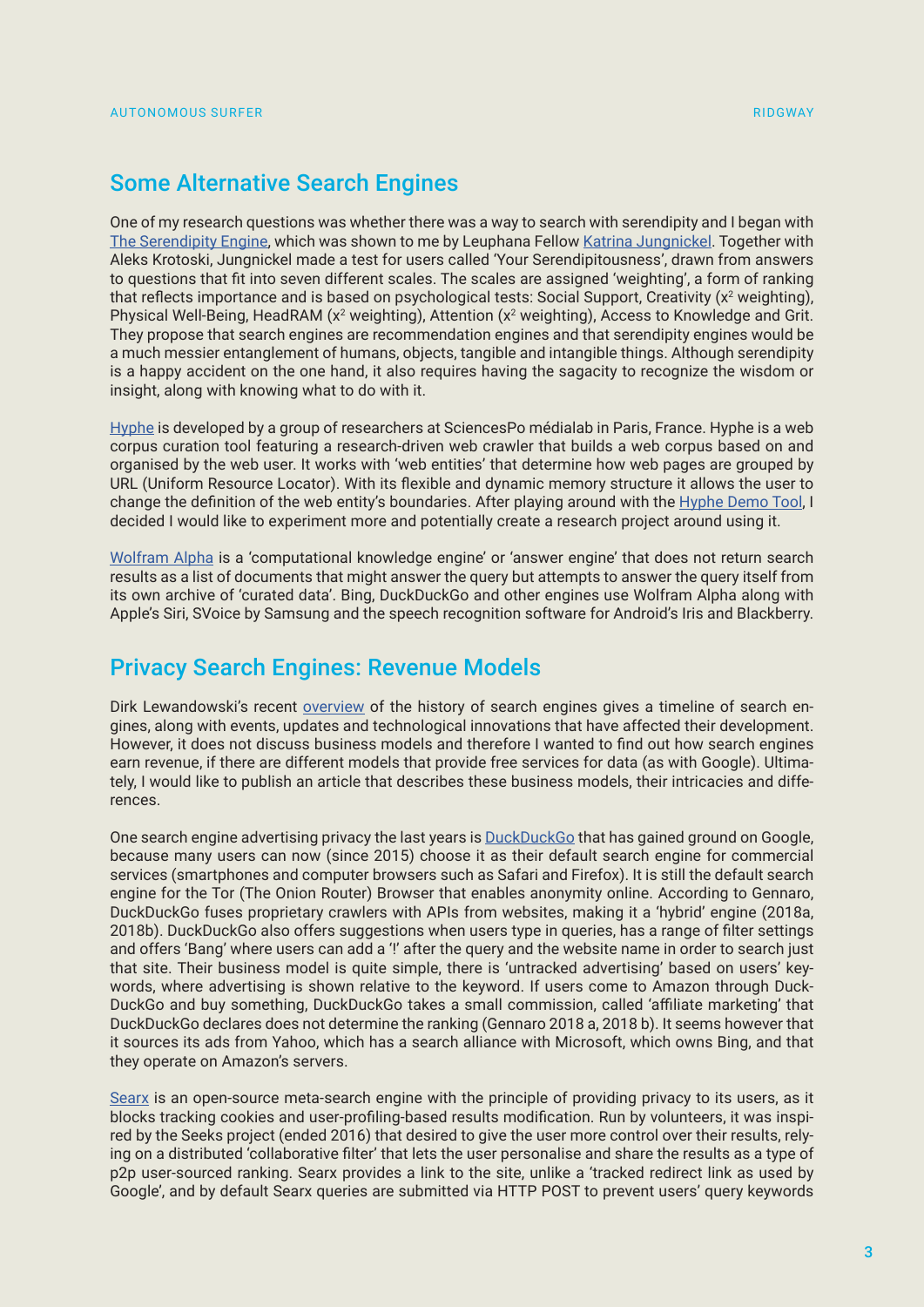from appearing in webserver logs. Searx aggregates results from around 70 different engines including major ones and sites like Wikipedia and Reddit, where the engines used for each search category can be set with a 'preferences' interface. These settings will be saved in a cookie in the user's browser, rather than on the server side, since for privacy reasons, there is no user login. Searx does not offer suggestions but instead offers a self-hosting feature and makes it the only metasearch engine with no logging. Searx can proxy websites, yet there is a chance that this might 'break' the websites visited. It has a non-proprietary license with MIT. At the present moment I am considering researching Searx for a forthcoming project on alternative search because it offers the opportunity for users to download search results in RSS file, .json and .csv and I could set up my own version of a SearX instance.

| <b>Sear</b>    |              |        |    |              |              |             |                                 |                            |               |
|----------------|--------------|--------|----|--------------|--------------|-------------|---------------------------------|----------------------------|---------------|
| Search for     |              |        |    |              |              |             |                                 |                            | Q             |
|                |              |        |    |              |              |             |                                 | <b>☆ Advanced settings</b> |               |
| <b>General</b> | <b>Files</b> | Images | It | Map          | <b>Music</b> | <b>News</b> | Science                         | <b>Social Media</b>        | <b>Videos</b> |
| Anytime        |              |        |    | $\checkmark$ |              |             | English (United States) - en-US |                            | $\checkmark$  |

### Ranking

Users' Understanding of Search Engine Advertisements by Dirk Lewandowski (2017) gives an in-depth and detailed analysis regarding his mixed methods study (a survey, a task-based user study, an online experiment) to find out how users (1000 Germans) are generally unable to distinguish between advertisements and organic results. His conclusion is that many users (42%) cannot differentiate between ad-based SERPs (Search Engine Result Pages) and organic (without ads). He also recommends that search-based advertising be amended.

#### **Indexing**

The concept of the index is crucial to the structure of a search engine, being the 'middle part' after the crawler has gathered the data and before the results are returned as rankings. As stated above, Google's index is the largest in the world and proprietary. Historically there were two major attempts in Europe to create a 'public index' (Quaero and Theseus), which both stranded for numerous reasons. One of the larger looming questions in the field of alternative search is whether a public index of the web is needed that would be accessible to a variety of search engines. Such an index 'would facilitate competition on the search engine market and allow for lots of smaller search projects to be realized' (Lewandowski 2014). This non-proprietary index would enable counter strategies of exploring new methods in finding information through search engines. I wanted to find out more about it and how there was a continuation of interest in Europe for a non-proprietary index. Through our email correspondence, I learned that Lewandowski has been working on the [Open Web Index](https://openwebindex.eu/). Lewandowski is a professor of information research and information retrieval at the Hamburg University of Applied Sciences, and the head of Search Studies.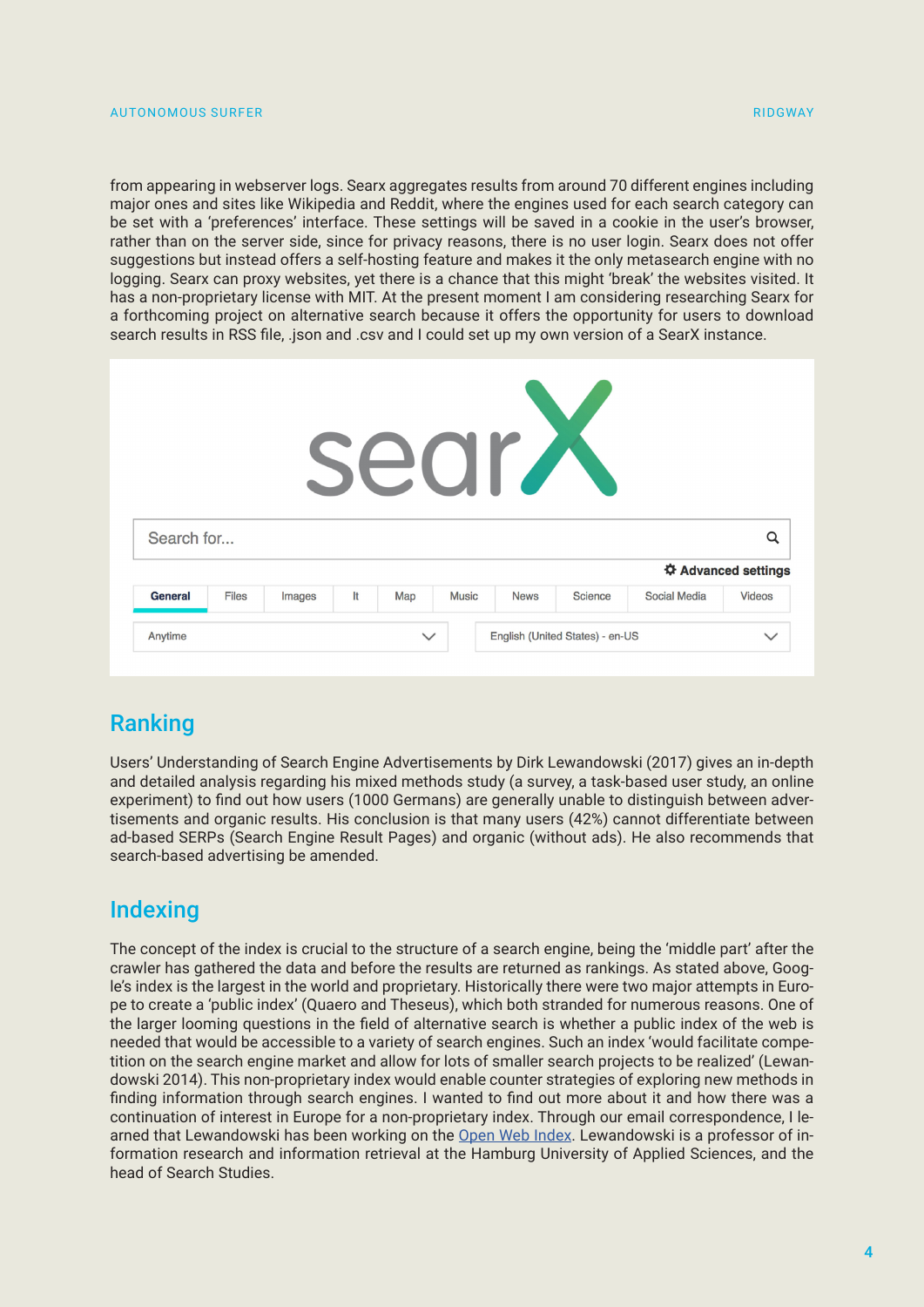According to YaCy, a vital link is missing between the user and the information: 'free search'. In other words, in an era of hyperlinks and monopolistic infrastructures, which only make information visible for the good of the company, YaCy instead is the missing link that reflects search engines as a 'primary (and public) good' in the Rawlsian sense of the word. The general philosophical premise of YaCy is that information should be 'transparent, accountable and accessible for everyone'. As it is open-source and free software 'everyone can see how information is obtained for the search engine and displayed to the user' (BitcoinWiki 2020). Connecting the independent search-engine user with free content, YaCy embodies a decentralized technology that enables the user to not only consume content but to produce it. YaCy also is a private search engine, as the data is not collected or stored on servers.

#### Indexathon on October 18–19, 2018

At the end of my fellowship I organised an Indexathon, where 10 researchers were invited to come and test out alternative search methods, using the p2p search engine YaCy. Specifically, I was interested in indexing (p2p in the case of YaCy) on the one hand, and the results of searching on the other. The past months I had been testing out YaCy with various keywords in regard to my research, taking screenshots and saving webpages of what I found when searching, first with 'autocomplete', then comparing 'ranking' and understanding the different criteria of 'relevance'. I also wanted to discover if and how serendipity could play a role.

At the Indexathon I did a small test with the participants to search simultaneously with the keyword 'privacy' and compared the different results. Some preliminary conclusions show that each individual user received different results with YaCy, based on what they had searched and accumulated on their computer, dependent on their amount and depth of crawling, along with their local index. Michael Christen also explained his well-designed and informative back-end interface and I would like to carry out more tests/studies, create visualisations and produce an article that elucidates ranking (please see image). At the end of the two days, each participant gave a short description about their topic of research and what they attempted with YaCy the past days.

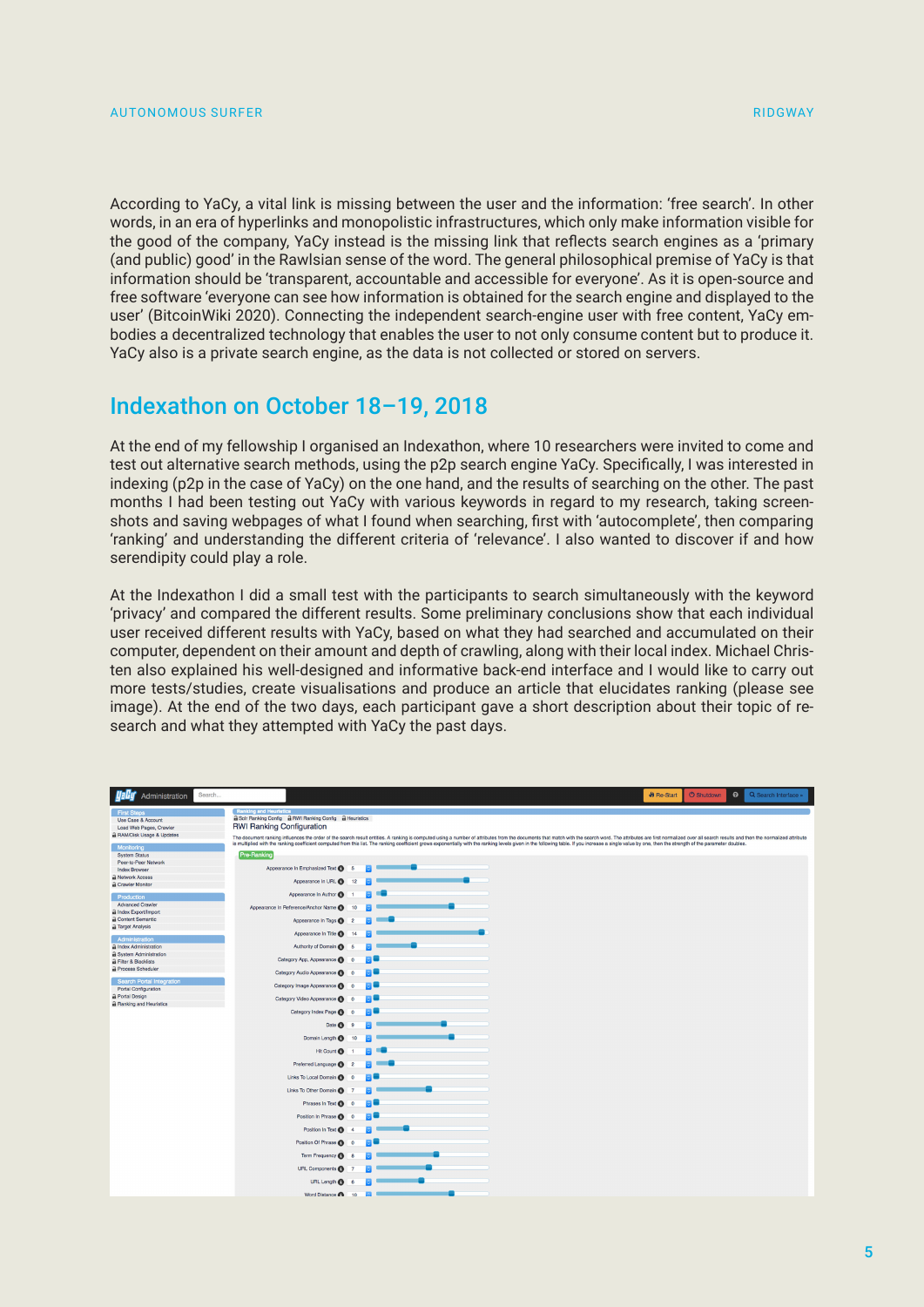Mace Ojala, IT University Copenhagen, decided to feed YaCy a seedlist of URLs about 'legacy software' (his research topic), which he had collected earlier. Regarding the corpus, he also wanted to see if he could tap into YaCy, bypassing the graphical interface so that he could connect other workflows of Python projects with YaCy. He showed his search results using Jupyter notebook (an open-source web application that allows you to create and share documents that contain live code, equations, visualizations and narrative text).

Winnie Soon and Geoff Cox (Aarhus University) are working on a book chapter project called 'queries' for the [Aesthetic\\_Programming\\_Book](https://gitlab.com/siusoon/Aesthetic_Programming_Book) to be published by Open Humanities Press and used the Indexathon to think through the concept of 'aesthetic programming' for their research. 'Hello World' is a programme used to introduce novice programmers to a programming language and to think through relevance and ranking. They began by creating a seedlist for YaCy, then experimented with the depth of crawl, and the patterning and distance for visualisations of the YaCy crawler.

Marcell Mars (Coventry University) and Dusan Barok (University of Amsterdam) worked on 'shadow' libraries, how to make something relevant through 'curation' by filtering collections. They indexed a few distributed and decentralised websites to YaCy and would like to federate the websites, only using the YaCy interface to see how quickly they could find books. They installed YaCy on a server to act as one 'peer' and started by adding three websites (Monoskop, Ubu and Memory of the World) but didn't have enough time to complete.

Bryan Newbold (Internet Archive) first showed Open Library, which contains several million books that are scanned by Internet Archive, yet it is centralised and expensive. FatCat (Fat Catalogue) is the name of his project, collecting PDFs of papers from the open web, and he compared that interface to YaCy (YaCy is much more graphical). The project could use YaCy so that people could find these books through metadata to make them more accessible and users can edit metadata about books. Using a 'development' machine at the Internet Archive he tried to crawl the directory of 'Open Access Books' and pull out content. Yet he decided that YaCy would be easier for people than Internet Archive's software.

Janneke Adema (Coventry) crawled Open Humanities Press and will crawl more open access publishing sites upon return.

Jurij Smrke (Coventry) wanted to use YaCy as a way to crawl webpages for his own research, which contain useful information. By using the built index, he could later extract the information from book metadata. He first used Wikipedia and DuckDuckGo to aggregate information about universities and their 'research citation rankings' (his research topic) and started crawling four sites. He used YaCy to search for funding, ranking and found a couple of interesting leads/links to continue on.

Jan Gerber (Open Media Library) is interested in large collections of media such as Pad.ma, which he tried to index into YaCy. He then installed YaCy on his server and also attempted to index Tor's hidden services to see the difference between what his results would be using YaCy, compared to the rest of the groups' searches with 'privacy' (Renée's experiments). He used the search engine Torch to first get results, then picked sites to index to YaCy.

After the short presentations Michael Christen also presented his YaCyGrid as a designed object, calling it a 'supercomputer simulator', which crawls, loads and parses. It is next generation YaCy but the YaCy Grid is more elastic, with a nice distribution function so that it can scale easily. Christen then gave a lecture on 'The Future of Search' about his open-source personal assistant, SUSI (susi.ai) that incorporates a better query language, in combination with the 'accumulated advantage' of machine learning and social media metadata.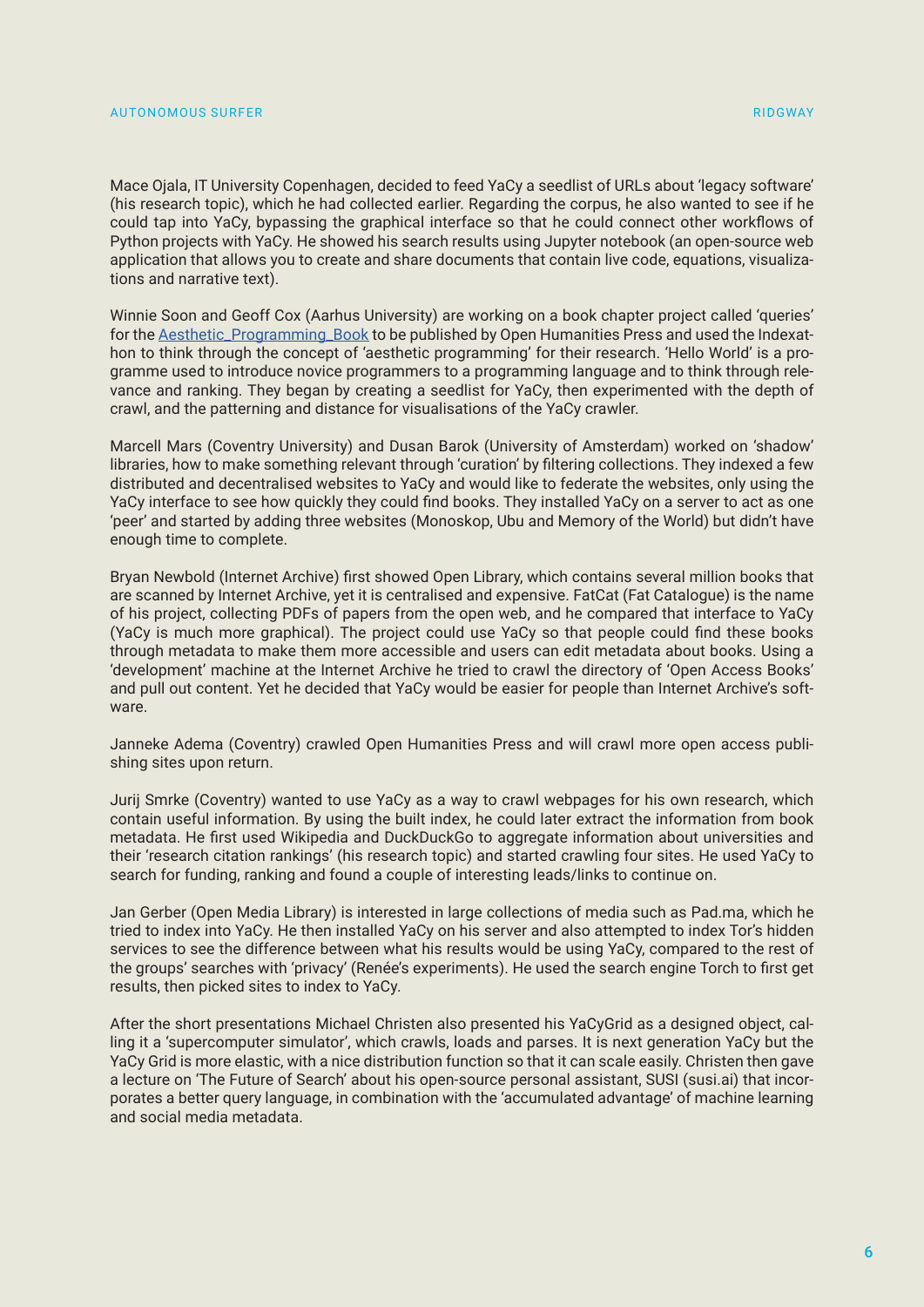#### AUTONOMOUS SURFER RIDGWAY AND AUTONOMOUS SURFER RIDGWAY



#### The Search Engine of the Future

Michael Christen's newest development in search technology, [SUSI](https://susi.ai/) (Social Universe Super Intelligence), started out as an investigation into formulating search requests (queries) in a different way – with natural language. If the answer to all questions is the search engine of the future, where is the free and open-source answer? Personal assistants (like Alexa, Siri) need a whole ecosystem that is connected to each other and to real world and skills – the digital assistant ecosphere. SUSI needed a unification data structure and by aggregating different search sources, YaCy p2p search engine, WolframAlpha, [DBpedia](https://de.wikipedia.org/wiki/DBpedia), and L[oklak Search](https://loklak.org/) (that collects messages from social media), these became 'SUSI Thought'. DBpedia is a crowd-sourced community effort to extract structured content from the information created in various Wikimedia projects. This structured information resembles an open knowledge graph (OKG) which is available for everyone on the Web. A knowledge graph is a special kind of database, which stores knowledge in a machine-readable form and provides a means for information to be collected, organised, shared, searched and utilised. Google uses a similar approach to create those knowledge cards during search. We hope that this work will make it easier for the huge amount of information in Wikimedia projects to be used in some new interesting ways.

In order for SUSI to develop it needs conversation rules, drawing on first order logic deduction, which goes back into data memory and where it becomes 'reflection memory'. With each cycle, more information is generated and the learning increases, [thereby producing more knowledge.](https://www.youtube.com/watch?v=EtKsjTR4ANI&feature=youtu.be) The result became software – the AI assistant called 'SUSI Mind' –, a language driven search engine aggregation system. The idea behind it is that users create their own skill set for SUSI and the code is open-source and freely available, with everything that is learned backed up at github.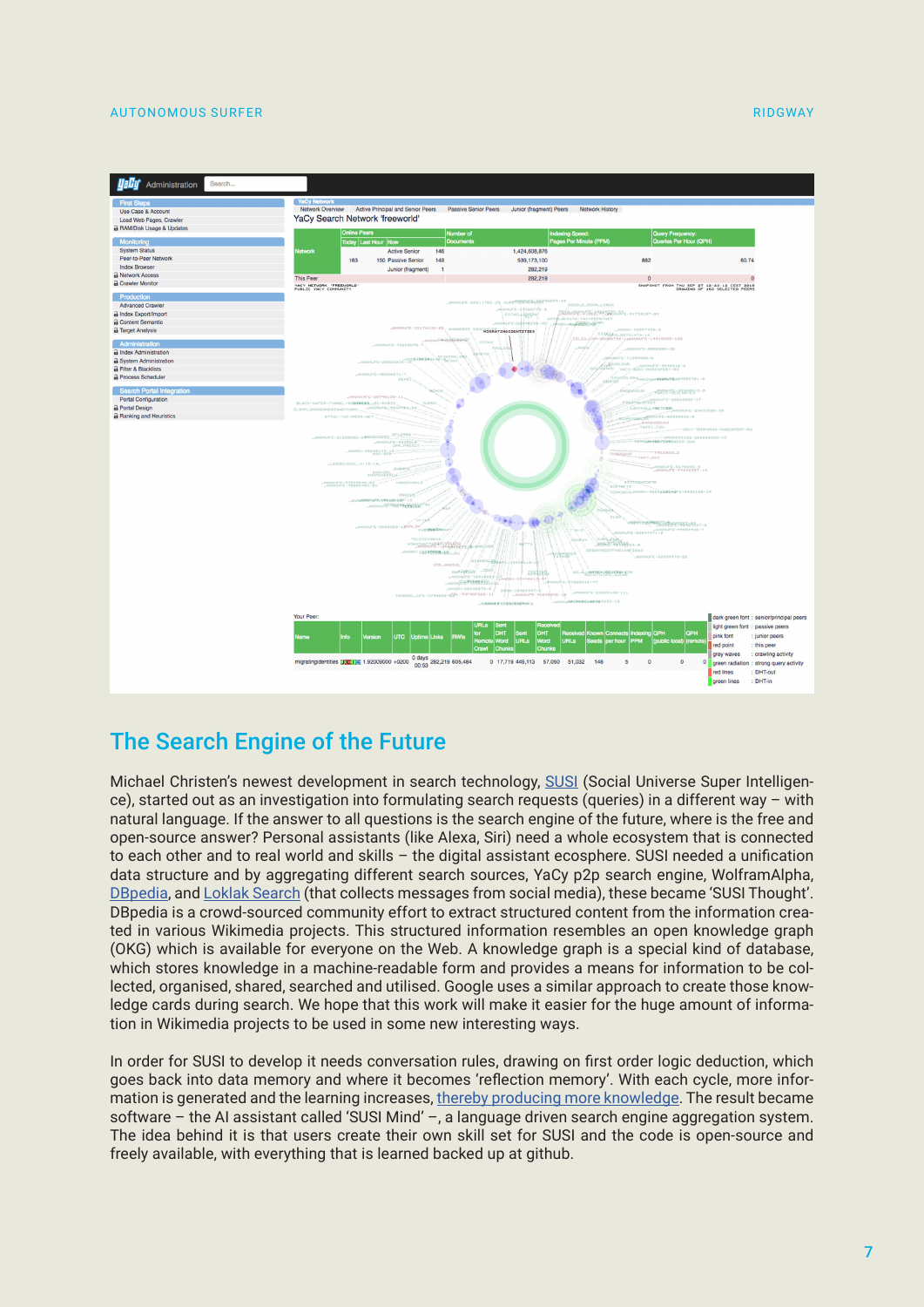Ultimately the goal is to aggregate user knowledge, which leads to an acquisition of more knowledge for the user. People can send a pull request and then SUSI developers can look to see if they are valid. In the future SUSI will 'dream' functions as the plug-in technology where SUSI can write her own skills. What Wikipedia is for knowledge, SUSI should be for skills, with SUSI learning from the skills of users.

#### Speculating on Search

In the article *The Pataphysics of Creativity: developing a tool for creative search* by Hugill, Yang, Raczinski & Sawle (2013), the field of semantic search and its possibilities is brought to life through the musings on a pataphysical search engine *Syzygy*. The paper deals with 'patadata' structure (one step beyond metadata) and is an exploration into creativity that focuses on exceptions instead of norms. The search engine Syzygy 'aims to generate surprising, novel and provocative search results rather than relevant ones, in order to inspire a more creative interaction that has applications in both creative work and learning contexts' (Hugill et al. 2013, p. 237). The authors state that by using component-based architectures, which are pre-built, and interchanging them or making different arrangements, this would produce the intentional non-relevant returns through a semiotic system. The ways in which patadata could organise information pataphysically is a radical departure from 'inverted indexes' with its component infrastructures, how algorithms sort documents based on word groupings in traditional IR semantic systems, along with recognizing the fact that these systems of classification are outdated (Hugill et al. 2013, p. 249). The current architectures cannot support this proposed pataphysical algorithm as it requires precise data structures. The authors propose that there need to be new types of data structures, that 'component-based software architecture, graphical analogies and pataphysical algorithms would enable the possibility of non-ranked and unexpected search results' and that the Syzygy Surfer could provide 'inspirational learning through an exploratory search journey' to the user (Hugill et al. 2013, p. 249).

#### Preliminary Conclusions

There are alternatives to mainstream companies, with some of them echoing the model of free services for users' data, yet they have different advertisement models and do not keep user data. I also learned that 'searching is about retrieval of relevant answers and user relevance is the gold standard for comparison', which according to Tefko Saracevic (2013) is measurable (with information retrieval). There are various ways to adjust relevancy, as shown with the 'backend' of YaCy. However, alternative search is not only the result side of the algorithmic equation but of how the query is formulated. Asking specific questions has pushed the natural language query towards what Artificial Intelligence can comprehend. Instead of keyword search, the trend is moving to semantic or sentient analysis, such as with SUSI.ai.

Reflecting back on my fellowship and the Indexathon, I wonder if a 'federated index' could be created, similar to 'federated search', that aggregates the alternative indexes of other search engines and is open for anyone to use? This 'alternative search engine' would then be a non-proprietary index, which besides delivering results to the public is not based on an advertising model and would enable the development of specialised, academic or experimental projects.